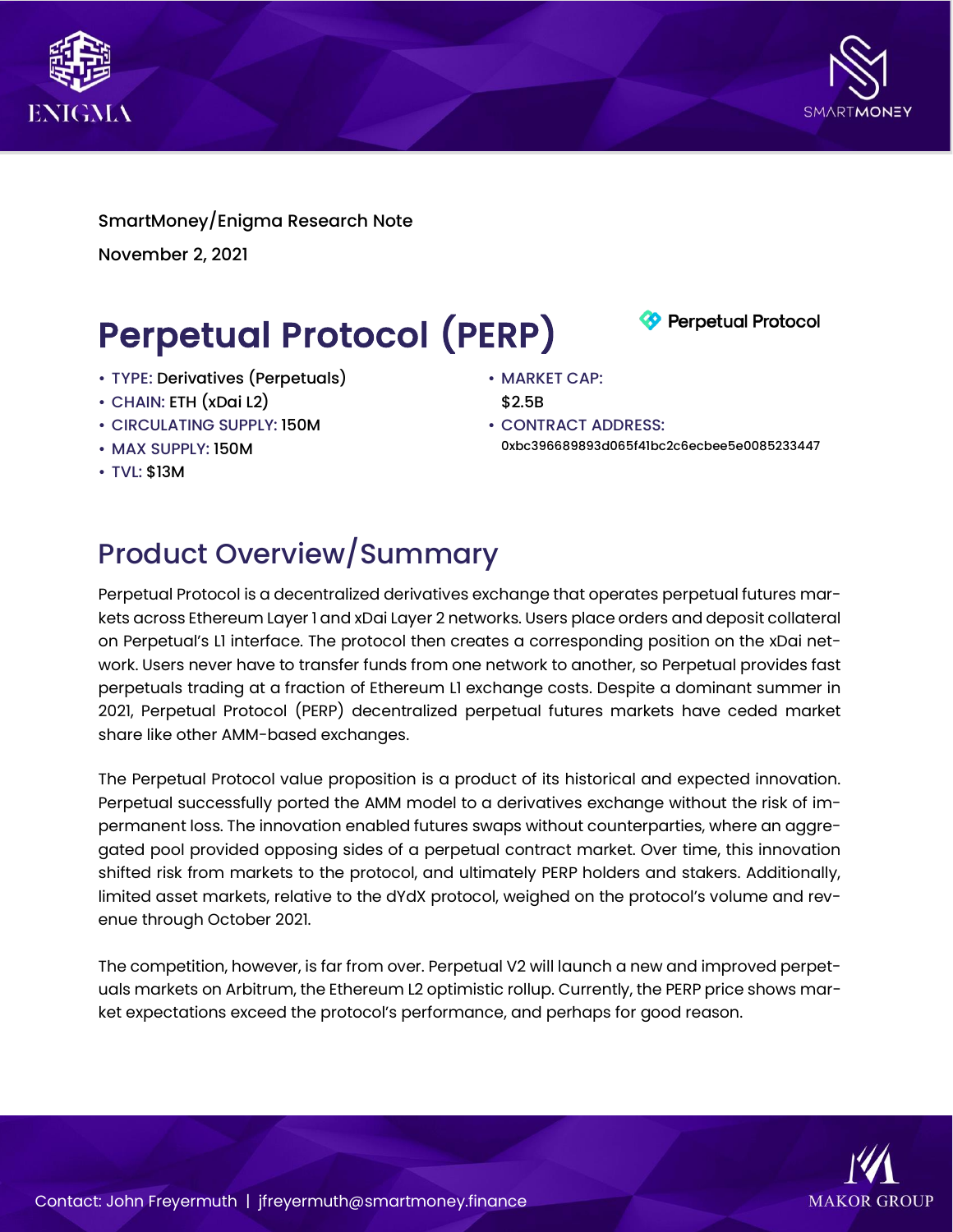### Why it's interesting

#### *Product*

Perpetual Protocol's automated market maker enables decentralized derivatives markets without the risks of AMM pools. Instead of a central-limit order book that most derivatives exchanges use to match contract counterparties, Perpetual uses a virtual, or vAMM function smart contract. On other exchanges, both centralized and decentralized, software matches opposite orders based on bid or ask prices. While CLOB exchanges require counterparties for every trade, Perp's vAMM enables markets by aggregating positions on both sides. This means a Perpetual user does not need to be matched 1-for-1 with a counterparty. Instead, Perpetual's smart contracts take the counterparty role and pay winning trades with losses each hour.

All users, whether long or short, deposit USDC collateral in Perpetual to open a position, with or without leverage. Investors who want to increase their exposure to an asset will open a long perpetual position that are profitable when the index price exceeds the AMM price on Perpetual. On the other hand, investors who want to earn yield, or manage risk, will open a short position to profit when the AMM price exceeds the mark price. The difference between the mark and vAMM contract price is known as the funding rate, or funding payment when passed from losing to winning side. Users can take over 10x leverage, depending on the underlying asset's risk, to magnify their exposure to a positive or negative funding rate. To protect each perpetual market, participants liquidate a portion of a user's position if their collateral value drops to 6.25%, or the liquidation ratio, relative to the position's value.

Without separate collateral pools or counterparties, the Perpetual vAMM model requires a protocol-wide risk management framework. The Insurance Fund was designed to backstop the protocol in the case of emergency. User fees, at 0.1% of trading volume, capitalize the Perpetual Insurance Fund. When an underlying asset price changes, funding rates grow in either positive or negative direction, and demand does not offset the market, the Insurance Fund can automatically pay funding to profitable positions to keep a market solvent. Funding rates in highly liquid traditional and perpetuals futures markets tend to converge on an underlying asset's spot price, however, Perpetual Protocol experienced prolonged periods Insurance Fund payments to profitable positions over the last year. The Perpetual Protocol V2 update, on schedule for a 2022 release, is designed to limit the Insurance Fund's role in funding payments between positions.

### *Technology*

Perpetual was one of the first protocols to use an Ethereum Layer 2 scaling solution. The protocol's operations on xDai, however, are nearly imperceptible. Users deposit collateral and open positions on the Perp interface that operates on Ethereum L1. To limit gas fees and increase transaction speed, the Perpetual smart contracts store the deposit and open matching positions on

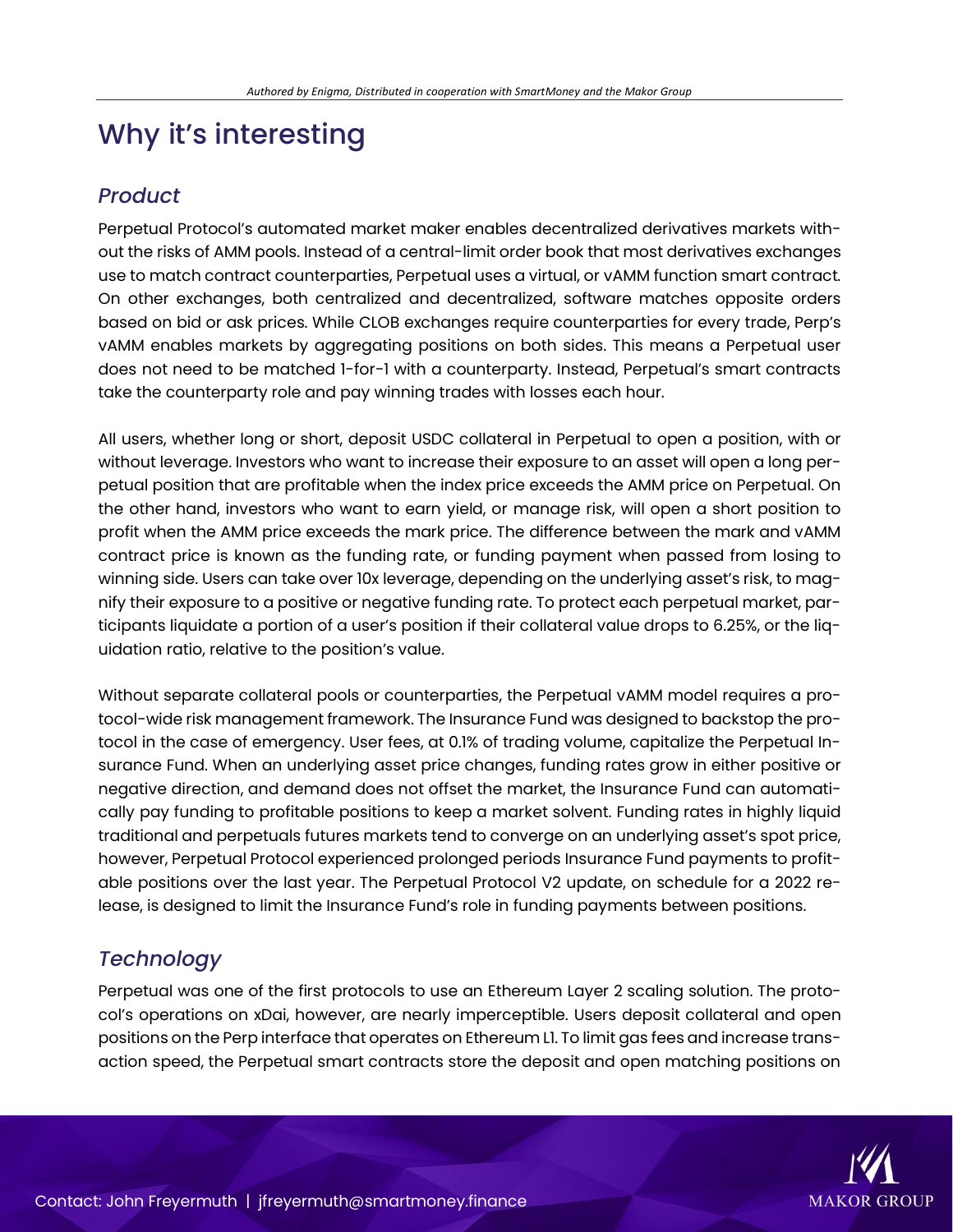the xDai network. Perpetual's xDai system processes oracle price feeds and the vAMM function to make hourly funding payments. Once a user closes their position on the L1 interface, the xDai position is closed and corresponding tokens are burned. No Perpetual users have to interact with the two layers, and Perpetual's relatively low trading costs reflect this simplicity.

The Perpetual Protocol is not unique to the xDai network. The protocol was designed to be selfcontained so the community could easily port the open-source code to any Ethereum-compatible smart contract network. For the upcoming V2, Perpetual will launch the new version of its smart contracts on Ethereum's Arbitrum L2 network.

### **TOKENOMICS**

#### *Token Supply & Utility*

The Perpetual Protocol token, PERP, capitalizes the platform and enables decentralized governance. Investors, or PERP holders, can stake their PERP tokens in the Perpetual protocol's smart contract to gain voting rights in proportion of all PERP staked. In exchange for voting rights, PERP stakers ultimately take on the protocol's risk. Their staked PERP can be liquidated in a catastrophic situation, after the Insurance Fund is depleted and all losing positions were liquidated. This model makes staked PERP reserves central to the protocol's stability. With more PERP staked, the protocol can safeguard markets to keep pace with demand.

Perpetual initially incentivized PERP stakers with combined staking rewards. Token issuance was awarded to PERP stakers, at 150K tokens weekly. Then, 50% of the Protocol's trading fees were allocated to PERP stakers. Trading fees and PERP issuance were combined to reach the equivalent 150K PERP value. Trading fees over the 150K weekly PERP value could replace PERP issuance rewards to PERP stakers. Within weeks of the first PERP staking in the summer of 2021, 50% of trading fees surpassed the 150K PERP weekly issuance. This simultaneously incentivized PERP staking and pushed PERP price upward as issuance slowed. To prevent a complete halt in PERP token inflation, the Perpetual team will redesign staking rewards in Perpetual's V2.

#### *Value Accrual & Valuation*

Besides staking rewards, PERP holder receive no cash flows or dividends. However, Perpetual V2 staking rewards may include fee sharing for PERP stakers. This would more closely tie PERP staker incentives more closely to the protocol's revenue growth.

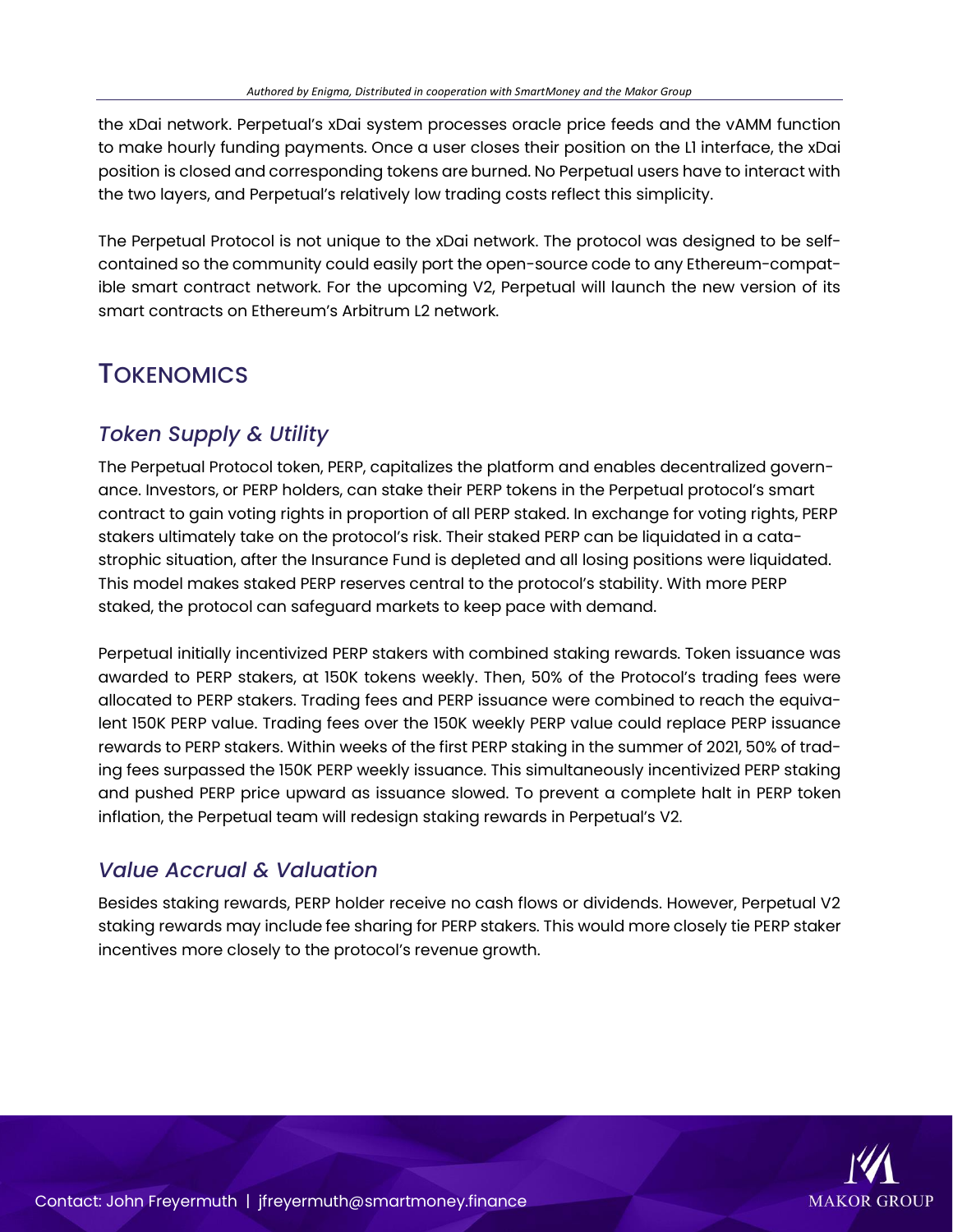



Source: Token Terminal: Perpetual Protocol. Accessed 11/2/21. https://www.tokenterminal.com/terminal/pi ects/perpetual-protoco



To date, Perpetual's revenue moved in step with perpetual swap demand. As the market cooled from May 2021 volume, revenue and rewards to PERP stakers decreased in proportion. Despite lower volumes after May, PERP's price maintained momentum. Despite no current dividends to PERP holders, price may indicate expectations of fee sharing as part of Perpetual V2 or later in the future.

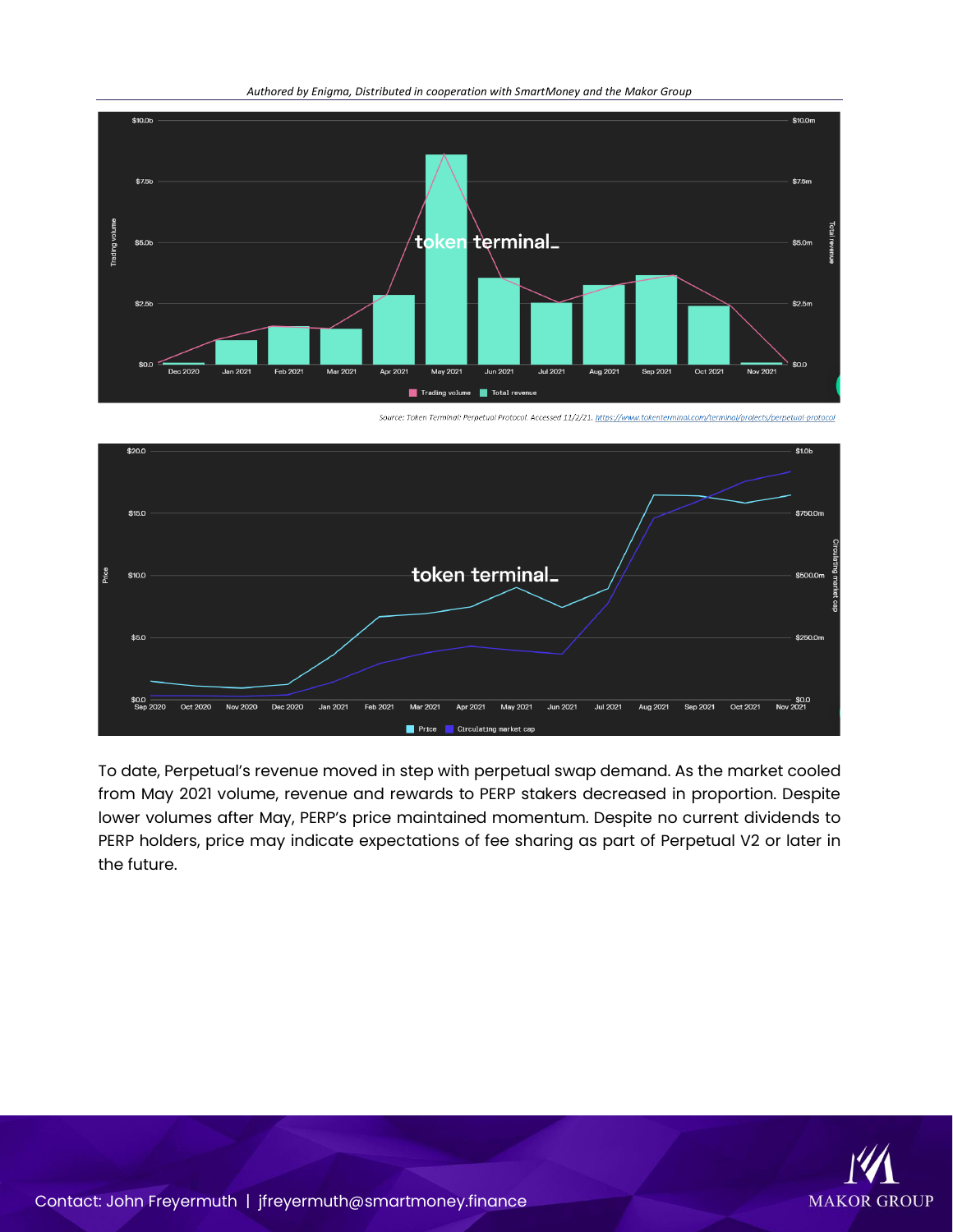### Competitive Landscape

As noted in our last dYdX report, perpetual futures markets dominate digital asset derivatives. Coinglass shows ETH open interest at its highest point in November 2021, with the ETH price. .



rpetual Protocol. Accessed 11/2/21. <u>https://www.to.</u>

Because decentralized derivatives exchanges compete to earn revenue on trading volume, the competition can reveal the market's preference for the central-limit or AMM model. Though it appeared Perpetual's AMM won in May 2021, dYdX revenue surpassed Perpetual's in June 2021 and did not change course. At 0.8% of trading volume, dYdX fees far outweigh Perpetual's as a proportion and by realized value.

### Recommendations

Despite lower fees relative to the leading competitor, Perpetual Protocol's value lies in its future prospects. In June 2021, Perpetual announced its version 2, called Curie. The Curie release will bring key features to match – and potentially surpass – offerings on dYdX: cross-margining on collateral beyond USDC, limit order types, PERP liquidity mining, vAMM pools replaced with Uniswap V3 Concentrated Liquidity pools and market makers, and permissionless markets. These updates open Perpetual Protocol to the full advantage of decentralized finance. While the current Perpetual Protocol eliminates them, market makers on Curie will unlock counterparties to the perpetual swap protocol. This will significantly reduce risk to the Insurance Fund while providing a new way for investors to earn yield in perpetual markets. The V2 release will continue to be a focal point for PERP investors and competitors into the near and medium term.